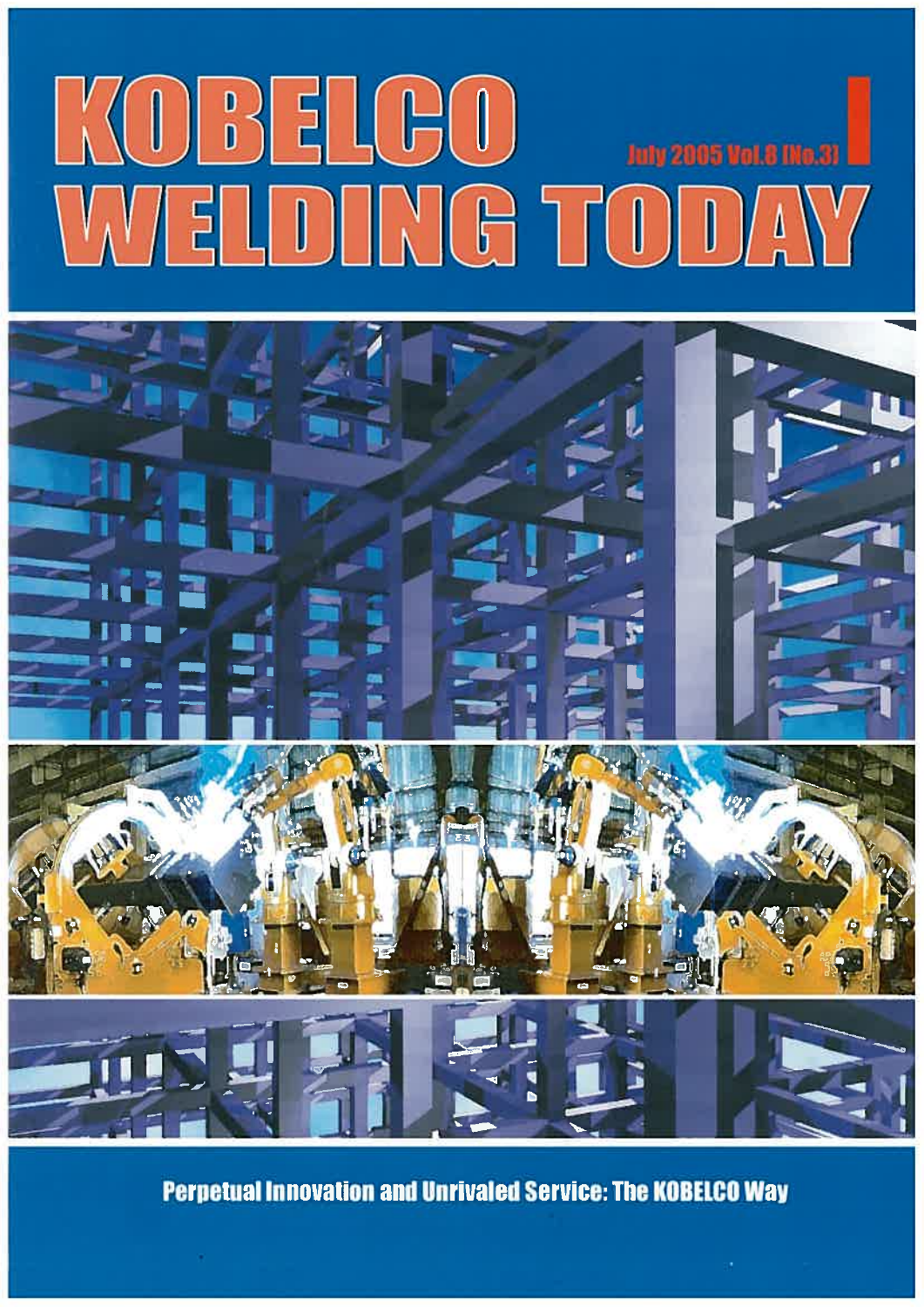# MXA-430M: Unsurpassed Flux-Cored Wire for Cr Stainless Steel Welding



15-Year Track Records for Welding Automotive Exhaust Systems

The automotive industry worldwide has been promoting weight reduction of car bodies by using thinner, lighter materials to improve the fuel consumption efficiency, and improving the fuel combustion efficiency to reduce exhaust gases. In this trend, automotive exhaust systems have seen innovations in steel materials, and the increasing use of 17Cr and 13Cr ferritic stainless steel sheets and pipes for exhaust manifolds, converters, and mufflers. To respond to this trend, Kobe Steel developed MXA-430M metal-type, flux-cored wire about 15 years ago. Since then this wire has earned a high reputation for the following advantages.

1. HIGHER BURN-THROUGH RESISTANCE: Automotive exhaust parts use sheet metals as thin as  $0.8-2.0$  mm. MXA-430M (1.2 mm $\Phi$ ) offers higher resistance to burn-through (excessive meltthrough) as shown in Figure 1. This results from proper penetration and a wider weld pool.



Figure 1: MXA-430M offers a wider current-speed range over conventional ER430 wire to prevent burn-through

2. BETTER ROOT-GAP-BRIDGING ABILITY: Because the automotive exhaust parts are assemblages of thin pipes and press-formed shapes, the welding joints necessarily contain small or large gaps. If the weld pool cannot sufficiently bridges the gaps, incomplete fusion can occur. MXA-430M offers better root-gap-bridging ability over

conventional ER430 wire to prevent incomplete fusion as shown in Figure 2.



Figure 2: MXA-430M weld metal sufficiently bridges the gaps avoiding incomplete fusion in the 3-layer lapping joint that consists of a 1.5-mm stainless, 1.0-mm carbon, and 1.5-mm stainless steel assemblage with a root gap of 1.0 mm between sheet metals (130A, 17V, 45cm/min, 80%Ar- $20\%$ CO<sub>2</sub>)

3. SUPERIOR CRACK RESISTANCE: The welding joints of auto parts are inevitably contaminated with machine oil caused by press-forming. Oil can be a source of carbon, sulfur and hydrogen, causing cracks in the weld. MXA-430M offers superior crack resistance, because of its finer microstructure over conventional ER430 wire (Figure 3).



Figure 3: MXA-430M weld metal displays very fine microstructure to prevent cracks when compared with conventional ER430 wire

4. EXCELLENT CORROSION AND OXIDA-TION RESISTANCE: The automotive exhaust parts are required to be resistible against corrosive condensed liquids and high-temperature oxidation as well as snow-melting agent. The fine microstructure and unique chemical composition (17Cr-Nb) of MXA-430M weld metal offer higher resistance to intergranular and pitting corrosion and oxidation over conventional ER430 wire.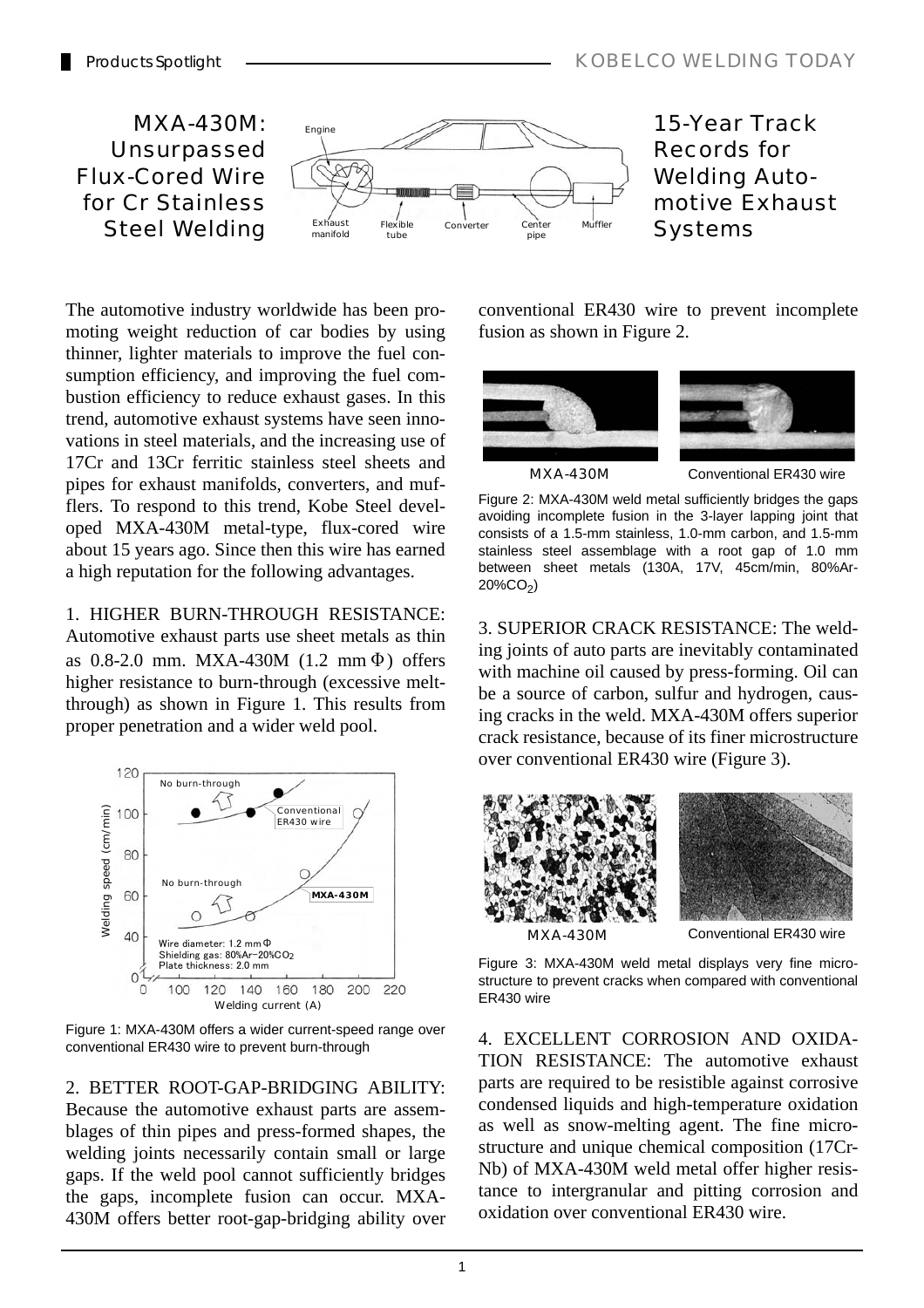# Chinese Yuan: Where is it going?

On business trips these days, I sometimes find it difficult to change my flight schedules because the airlines are fully booked with so many travelers. A lot of people take vacations in this season. On the other hand, I don't think most Japanese people are accustomed to taking long vacations; they tend to travel a week or so at most. I do not mean that we, Japanese, would not like to take a long vacation. Rather we may not be familiar with spending a long time in just enjoying a long vacation, and getting away from business. Anyway, we are so lucky that we are able to think about our vacations. By contrast, there are so many adults and children around the world who can only think how to survive in such crises as conflicts and food shortages.

Meanwhile, in many countries, especially the USA, the revaluation of the Chinese Yuan against the major currencies is an issue. As you know, KOBELCO established Kobe Welding of Tangshan (KWT) in China in 2003, and KWT is exporting some of their products. If the currency revaluation comes into effect, KWT will also not be able to avoid economic adversity. The currency revaluation is such a big issue, not only for KWT but also for the global economy, that we have to watch how China will handle it.





P1 MXA-430M flux-cored wire shines in automotive exhaust systems



P3-7 How to select stainless steel filler metals for chemical tankers



P8 How to prevent stainless steel welds from rusting



P9 The spool of excellence at the AWS Welding Show



**P10** How do you do!

Masakazu Tojo General Manager International Operations Dept. Welding Company Kobe Steel, Ltd.





Workers enjoying Sam Gyeob Sal



Set meal with rice and soup and choice of four dishes

## Canteen in KWK

Kobe Welding of Korea (KWK) is in Changwon, an industrial city in the south of South Korea. With four beautiful and clearly distinct seasons, South Korea is famous for its variety of food. At KWK, the canteen offers meals using local seasonal foods for all the employees. The workers can choose from four kinds of dishes including Kimchi (pickled cabbage or other vegetables) in addition to rice, their staple food, and soup. Sam Gyeob Sal, served every two weeks, is an ethnic Korean dish consisting of roasted pork and rice wrapped together in lettuce. It is a special favorite of the workers.

> Reported by Ki Hyun, Sung Section Chief, Administration Dept.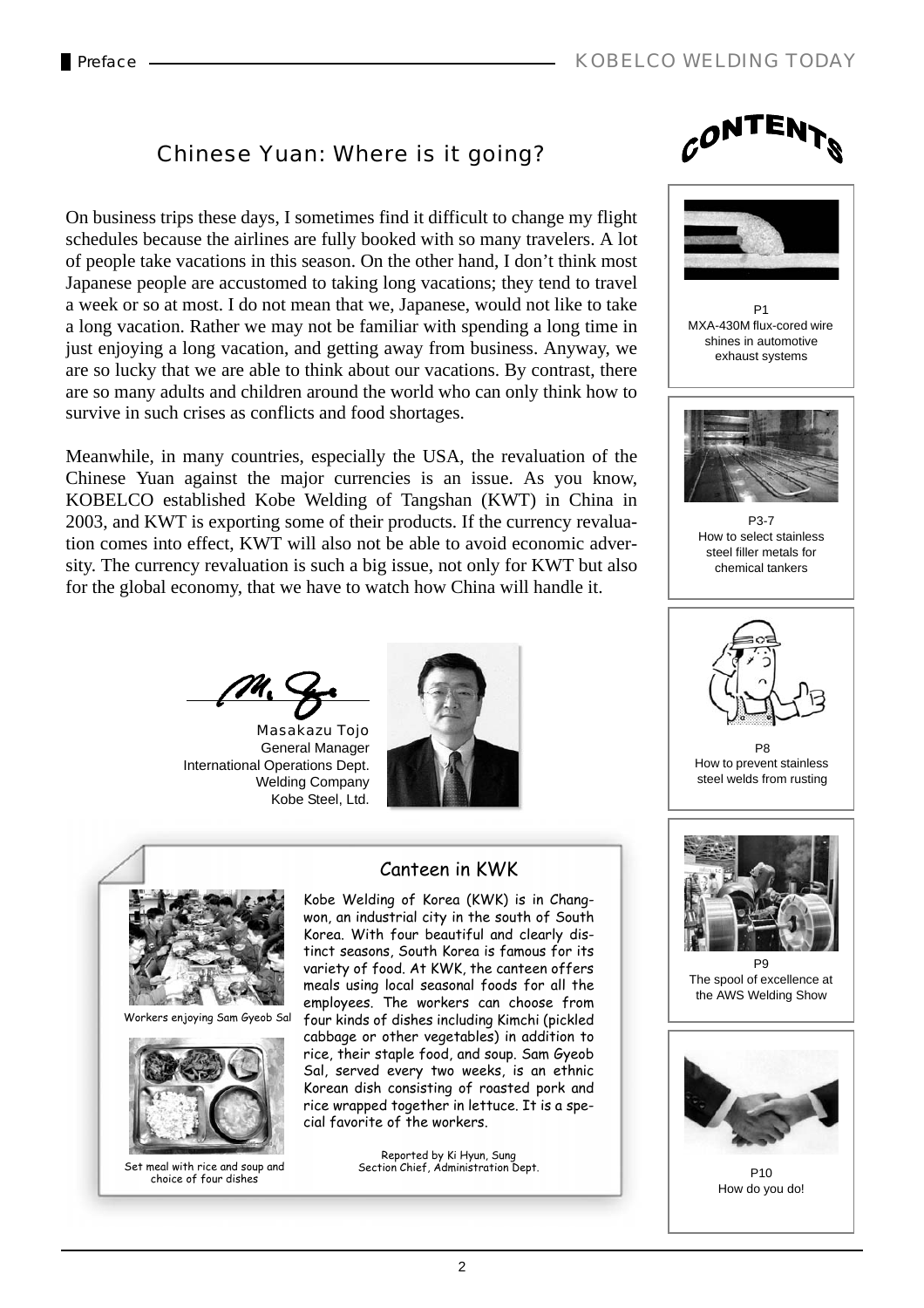

Chemical tankers carry many corrosive liquids such as petroleum and chemical products, acids, alkalis, even molasses, animal oils, and vegetable oils. Therefore, while chemical tanker hulls may be made of low-cost carbon steel, their cargo tanks and piping systems require corrosion-resistant stainless and stainless-clad steels. Because of the use of special steel materials, the welding procedures used during the manufacturing of chemical tankers also need special considerations. This twopart series of articles on welding chemical tankers will begin with Part 1: How to Select Stainless Filler Metals. In the next issue the series will continue with Part 2: Essential Factors in Welding Control Procedures.

## Several types of stainless steel are used

The stainless steel grades used in cargo tanks and piping systems are mainly austenitic 316L, 316LN, and 317L which provide excellent pitting corrosion resistance in chloride-rich environments. Nitrogen-bearing 316LN offers higher tensile strength and stronger resistance to pitting corrosion. In recent years, the use of duplex stainless steel has also increased due to its superior resistance against stress corrosion cracking and its higher tensile strength. Common grades of duplex stainless steel are UNS S31803 and JIS SUS329J3L. Table 1 shows the typical chemical and mechanical requirements for these grades of stainless steel.

These stainless steel materials are used for monometallic components and stainless-clad steel components for the cargo tanks and piping systems. During welding, several combinations of materials have to be joined in all positions as

shown in Figures 1 and 2. When welding these monometallic and dissimilar metal joints careful consideration is required in selecting filler metals in order to obtain sound welds.

| Table 1: Chemical and mechanical requirements for austenitic |
|--------------------------------------------------------------|
| and duplex stainless steel wrought products (1)              |

| Properties | Type of stainless steel |               |                    |               |
|------------|-------------------------|---------------|--------------------|---------------|
|            | 316L                    | 316LN         | 317L               | S31803        |
| $C\%$      | $0.03 \text{ max}$      | $0.030$ max   | $0.03 \text{ max}$ | $0.030$ max   |
| $Mn\%$     | $2.00$ max              | $2.00$ max    | $2.00$ max         | $2.00$ max    |
| Si%        | $1.00$ max              | $1.00$ max    | $1.00$ max         | $1.00$ max    |
| Cr%        | 16.00-18.00             | 16.00-18.00   | 18.00-20.00        | $21.0 - 23.0$ |
| Ni%        | 10.00-14.00             | 10.00-14.00   | 11.00-15.00        | 4.50-6.50     |
| Mo%        | 2.00-3.00               | 2.00-3.00     | 3.00-4.00          | 2.50-3.50     |
| N%         |                         | $0.10 - 0.16$ |                    | $0.08 - 0.20$ |
| YS (MPa)   | 170 min                 | 205 min       | 205 min            | 450 min       |
| TS (MPa)   | 485 min                 | 515 min       | 515 min            | 620 min       |
| EI(%)      | 40.0 min                | 40.0 min      | 40.0 min           | 25.0 min      |

(1) In accordance with ASTM A204



Figure 1: A cross sectional view of a cargo tank with welding joints in all positions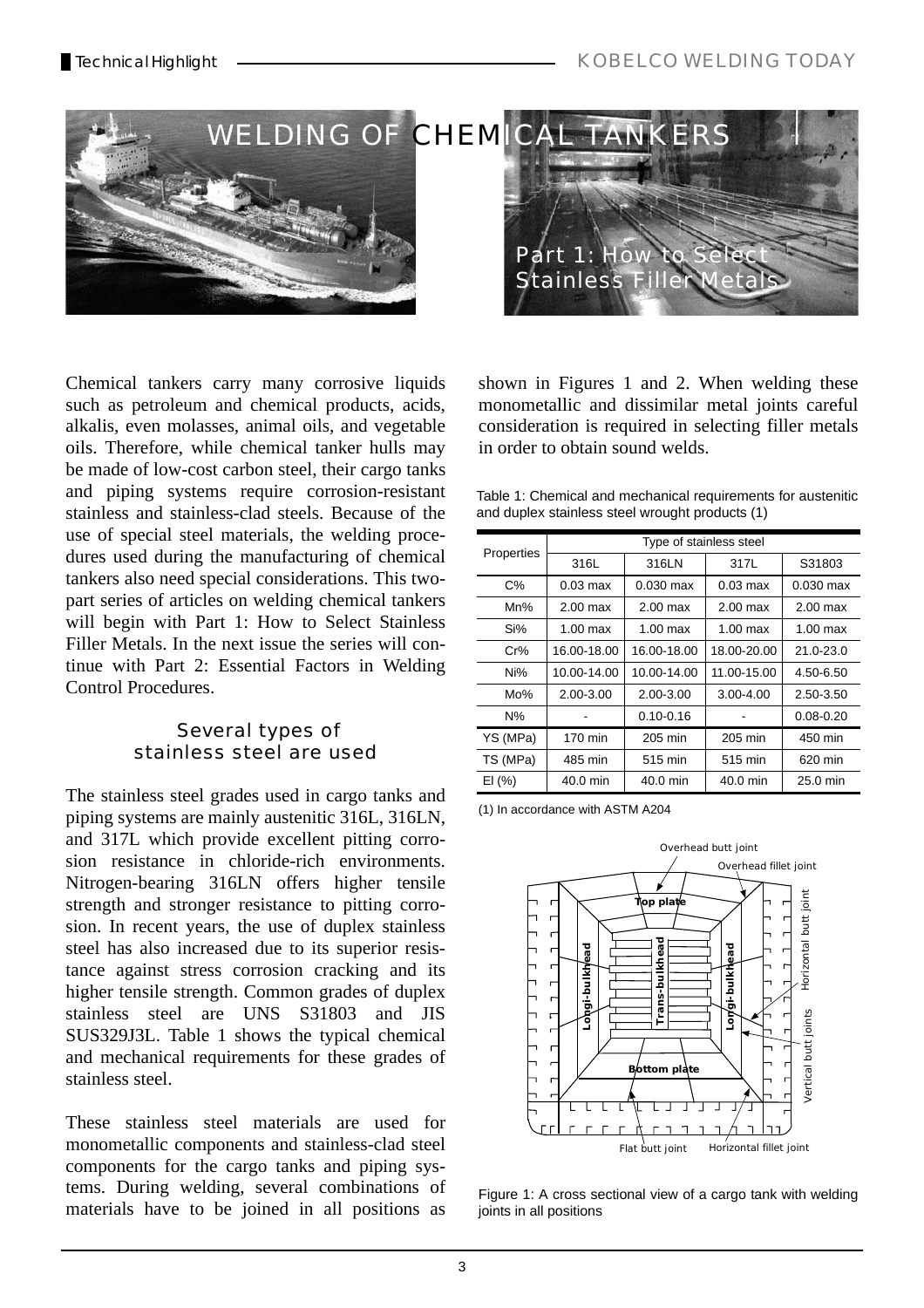

Figure 2: Varieties of weld joints in cargo tanks

# FCAW is widely used due to excellent performance

In welding stainless steel and stainless-clad steel assemblies, shielded metal arc welding (SMAW), flux cored arc welding (FCAW), gas tungsten arc welding (GTAW), and submerged arc welding (SAW) are commonly used. SMAW is so versatile that it is used for such assemblies as plate-to-plate joints and pipe-to-pipe joints in all positions. FCAW with  $CO<sub>2</sub>$  or Ar-CO<sub>2</sub> mixture shielding offers higher efficiency, smoother bead appearance, better slag removal, and lower spatter, thereby cutting welding costs. For cargo tanks that consist of out-of-position joints as shown in Figure 1, all-position type flux-cored wires are particularly versatile. In addition, when compared with GMAW using solid wires, FCAW provides the weld metal with lower carbon and, thus, superior resistance to intergranular corrosion. Because of these advantages, FCAW is widely used in fillet and butt joints. Figure 3 shows an example of FCAW of stainless-clad steel butt joints in the inner bottom plate of a cargo tank.



Figure 3: FCAW of stainless-clad steel butt joints in the inner bottom plates of a cargo tank

GTAW's applications include out-of-position welding of pipes and repair welding for dressing the weld bead surfaces made by other welding processes. SAW is indispensable for stainless steel plate-to-plate joints as in transverse bulkheads.

# Filler metal selection is the key to successful welding

As shown in Table 2, 316L and 317L stainless steels commonly use matching filler metals, but 316LN stainless steel uses the higher Cr-Ni filler metals (317L-type filler metals) to provide the weld metal with the pitting corrosion resistance equivalent or superior to the base metal. For UNS S31803 and SUS329J3L duplex stainless steel, the specific filler metals shown in the table are recommended.

Table 2: Suitable filler metals for austenitic and duplex stainless steel joints

| Type of            | Welding process |                 |                                    |                             |  |
|--------------------|-----------------|-----------------|------------------------------------|-----------------------------|--|
| stainless<br>steel | <b>SMAW</b>     | <b>FCAW (1)</b> | GTAW (2)                           | <b>SAW</b>                  |  |
| 316L               | <b>NC-36L</b>   | <b>DW-316LP</b> | <b>TGS-316L</b><br><b>TGX-316L</b> | $PFS-1M/$<br><b>US-316L</b> |  |
| 316LN              | <b>NC-317L</b>  | DW-317L         | <b>TGS-317L</b>                    | $PFS-1/$<br><b>US-317L</b>  |  |
| 317L               | <b>NC-317L</b>  | DW-317L         | <b>TGS-317L</b>                    | $PFS-1/$<br><b>US-317L</b>  |  |
| S31803             | <b>NC-329M</b>  | <b>DW-329AP</b> | <b>TGS-329M</b>                    |                             |  |
| 329J3L             | <b>NC-329M</b>  | <b>DW-329AP</b> | <b>TGS-329M</b>                    |                             |  |

(1) Shielding gas: 100%  $CO<sub>2</sub>$  or Ar-CO<sub>2</sub> mixture

(2) TGX-316L is a flux-cored rod recommended only for root-pass welding.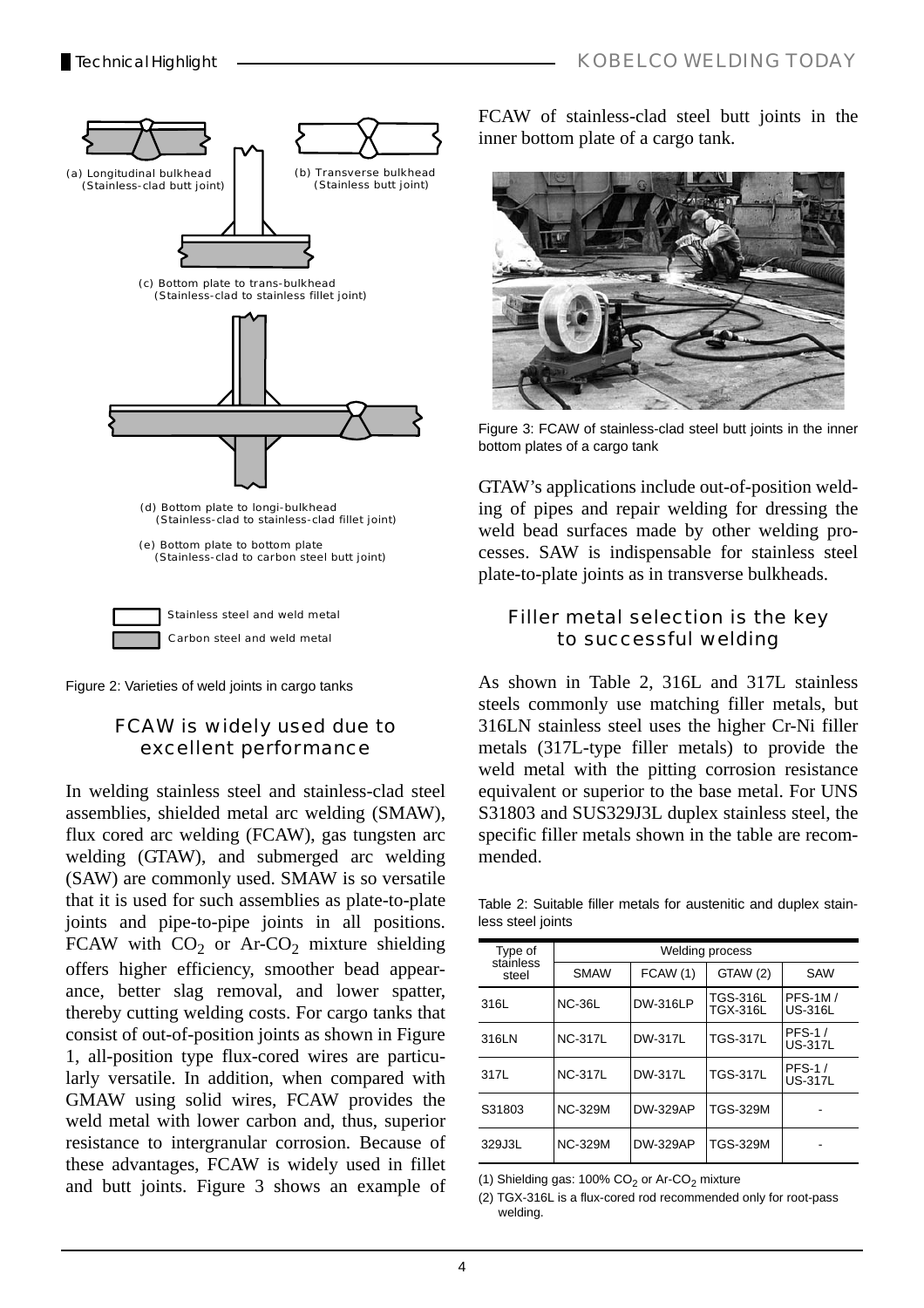Austenitic stainless steel is often used for the cladding metal bonded with the carbon steel base metal to produce stainless-clad steel. For welding stainless-clad steel joints, a filler metal with higher Ni-Cr is needed in addition to those discussed above to prevent hot cracks in the buffer layer of the weld metal. Table 3 shows common combinations of filler metals for SMAW and FCAW of stainlessclad steel butt joints.

|  | Table 3: Suitable filler metals for stainless-clad steel joints (1) |
|--|---------------------------------------------------------------------|
|--|---------------------------------------------------------------------|

| Type of                       | <b>SMAW</b>                                                     |                | <b>FCAW</b>         |  |                                     |                             |
|-------------------------------|-----------------------------------------------------------------|----------------|---------------------|--|-------------------------------------|-----------------------------|
| cladded<br>stainless<br>steel | Final layer<br><b>Buffer layer</b><br>(Pass No. 4) (Pass No. 5) |                |                     |  | <b>Buffer layer</b><br>(Pass No. 4) | Final layer<br>(Pass No. 5) |
| 316L                          | NC-39MoL                                                        | <b>NC-36L</b>  | DW-309MoLP DW-316LP |  |                                     |                             |
| 316LN                         | NC-39MoL                                                        | <b>NC-317L</b> | DW-309MoLP DW-317L  |  |                                     |                             |
| 317L                          | NC-39MoL                                                        | <b>NC-317L</b> | DW-309MoLP DW-317L  |  |                                     |                             |

(1) Typical weld pass sequence in a stainless-clad butt joint:



Carbon steel base metal Carbon steel weld metal

NC-39MoL and DW-309MoLP are also used for stainless-clad steel fillet joints and stainless-clad steel to carbon steel butt joints shown in Figure 2. Figure 4 shows a typical selection of filler metals for stainless-clad steel fillet joints.



Figure 4: A typical selection of filler metals for stainless-clad steel fillet joints

SAW is not suitable for welding in the groove of the cladded side because its penetration is deeper, which increases dilution of the base metal and may cause hot cracking. GTAW is better at minimizing base metal dilution due to shallower penetration, but its welding efficiency is lower.



Figure 5: A Schaeffler diagram and the estimated microstructures (e and g) of the weld metals in the dissimilar-metal welding of mild steel (a) and 316L steel (b) base metals, using E316L (d) and E309MoL (f) filler metals, respectively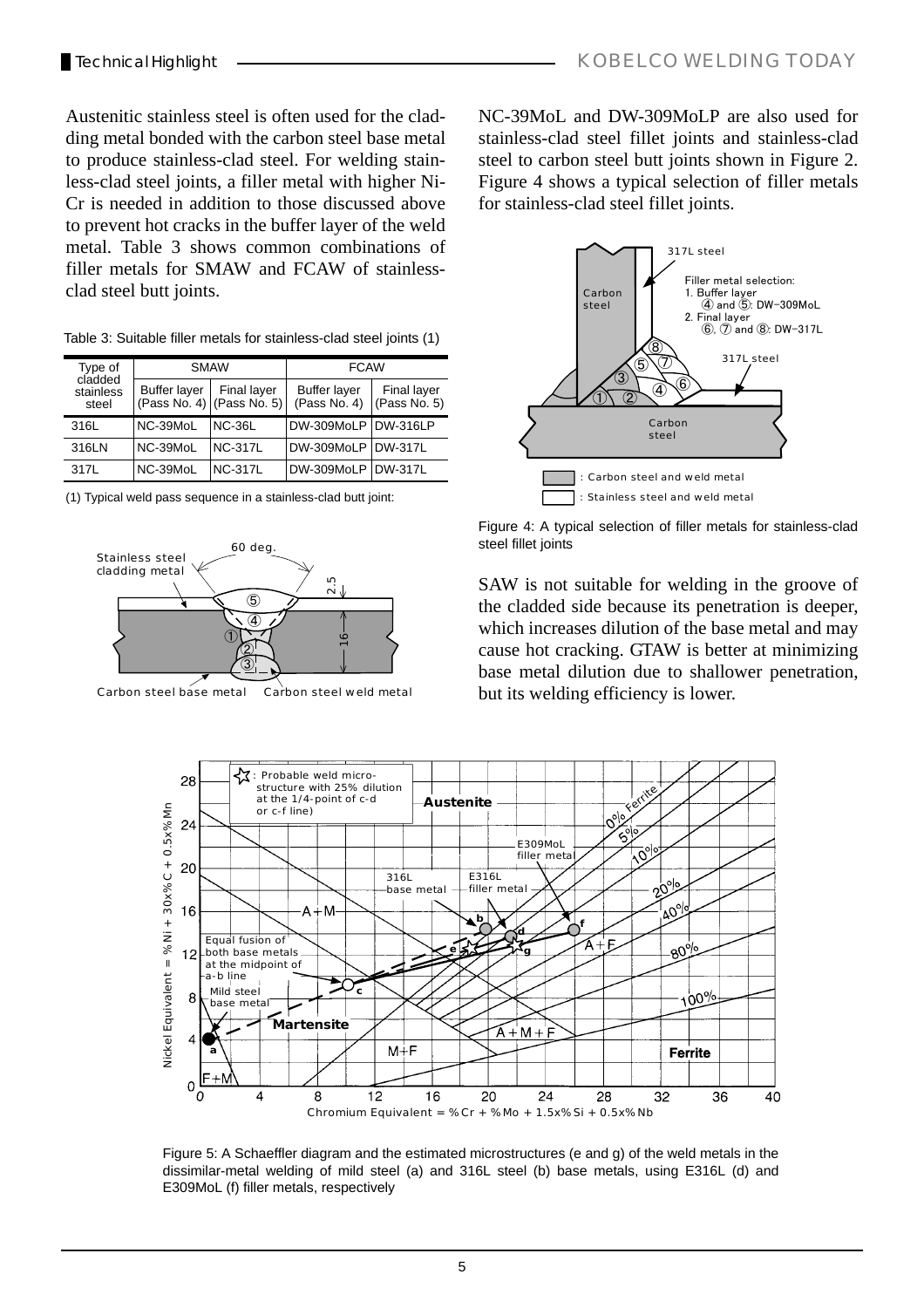This is why SMAW and FCAW are commonly used for welding stainless-clad steel joints. Of the two, FCAW is more widespread because its deposition rate is 3-4 times higher and it is about 2 times higher in deposition efficiency in addition to having superior usability.

Figure 5 shows that the use of an E309MoL filler metal for the buffer layer will accommodate the dilution from the mild steel and 316L base metals, and the diluted weld metal will contain a sufficient amount of ferrite (around 5-10%) to prevent hot cracks. In contrast, with an E316L filler metal, the diluted weld metal of the buffer layer will contain no ferrite, thus causing hot cracks.

## Characteristics of filler metals

Table 4 shows the chemical composition and tensile properties of SMAW filler metals listed in Tables 2 and 3. All of these filler metals (covered electrodes) can be used with either AC or DCEP polarity in all positions. They offer consistent and sound weld quality in all position welding. Both NC-36L and NC-317L match respective 316L and 317L stainless steel wrought annealed products in terms of chemical and tensile properties. However, unlike the stainless steel products, both covered electrodes contain a small amount of ferrite to prevent hot cracks.

Table 4: Typical chemical composition and tensile properties of SMAW weld metals (as-welded)

| <b>Brand</b> | <b>NC-36L</b> | <b>NC317L</b> | NC-39MoL | <b>NC-329M</b> |
|--------------|---------------|---------------|----------|----------------|
| AWS class.   | E316L         | E317L         | E309MoL  |                |
| C%           | 0.023         | 0.030         | 0.029    | 0.030          |
| Si%          | 0.57          | 0.50          | 0.51     | 0.71           |
| Mn%          | 1.56          | 1.17          | 1.28     | 0.62           |
| Ni%          | 12.17         | 13.28         | 12.65    | 9.44           |
| Cr%          | 18.68         | 19.11         | 23.08    | 24.51          |
| Mo%          | 2.20          | 3.50          | 2.29     | 3.25           |
| N%           |               |               |          | 0.16           |
| YS (MPa)     | 420           | 440           | 450      | 640            |
| TS (MPa)     | 580           | 600           | 630      | 860            |
| EI(%)        | 45            | 39            | 41       | 28             |

Table 5 shows the chemical composition and tensile properties of FCAW filler metals listed in Tables 2 and 3. All of these filler metals (fluxcored wires) use either  $100\%$  CO<sub>2</sub> or 75-80%Arbalanced  $CO<sub>2</sub>$  mixture for shielding. The chemical

and mechanical properties of DW-316LP and DW-317L match those of 316L and 317L stainless steel annealed wrought products. However, these fluxcored wires are tailored to contain a small amount of ferrite in the weld metal to improve their hot crack resistance. The brands with the suffix P such as DW-316LP, DW-309MoLP and DW-329AP offer excellent usability in all position welding.

Table 5: Typical chemical composition and tensile properties of FCAW weld metals (as-welded)

| <b>Brand</b> | <b>DW-316LP</b>        | DW-317L                | DW-309MoLP                 | <b>DW-329AP</b>        |
|--------------|------------------------|------------------------|----------------------------|------------------------|
| AWS class.   | E316LT1-1<br>E316LT1-4 | E317LT0-1<br>E317LT0-4 | E309LMoT1-1<br>E309LMoT1-4 | E2209T1-1<br>E2209T1-4 |
| C%           | 0.028                  | 0.025                  | 0.025                      | 0.027                  |
| Si%          | 0.60                   | 0.59                   | 0.62                       | 0.58                   |
| $Mn\%$       | 1.50                   | 1.10                   | 0.81                       | 0.78                   |
| Ni%          | 12.65                  | 13.01                  | 12.44                      | 9.42                   |
| Cr%          | 18.35                  | 19.81                  | 22.60                      | 23.34                  |
| Mo%          | 2.68                   | 3.35                   | 2.21                       | 3.42                   |
| $N\%$        |                        |                        |                            | 0.14                   |
| Cu%          |                        |                        | 0.05                       | 0.02                   |
| YS (MPa)     | 370                    | 380                    | 540                        | 620                    |
| TS (MPa)     | 540                    | 590                    | 699                        | 830                    |
| EL(%)        | 43                     | 37                     | 30                         | 29                     |

Table 6 shows the chemical composition and tensile properties of GTAW filler metals listed in Table 2. TGS-316L, TGX-316L and TGS-317L match 316L and 317L stainless steel annealed wrought products respectively, except that the filler metals contain a small percent of ferrite to prevent hot cracks in the weld metal. All of these filler metals (filler rods) use DCEN polarity. TGS-316L, TGS-317L and TGS-329M use pure Ar for torch- and back-shielding. By contrast, though flux-cored TGX-316L uses Ar for torch-shielding, it needs no back-shielding gas because it generates slag to prevent the reverse weld bead from oxidation. This is a very economic technique because no gas purging is needed. However, TGX-316L is suitable only for the root pass. If it is used for filler passes, slag will cover the weld bead surface. This can cause slag inclusions. This is why, for the filler passes, TGS-316L is recommended.

Table 7 shows the chemical and mechanical properties of SAW filler metals listed in Table 2. Both brands match their respective 316L and 317L stainless steel annealed wrought products, except that the weld metal contains a small amount of fer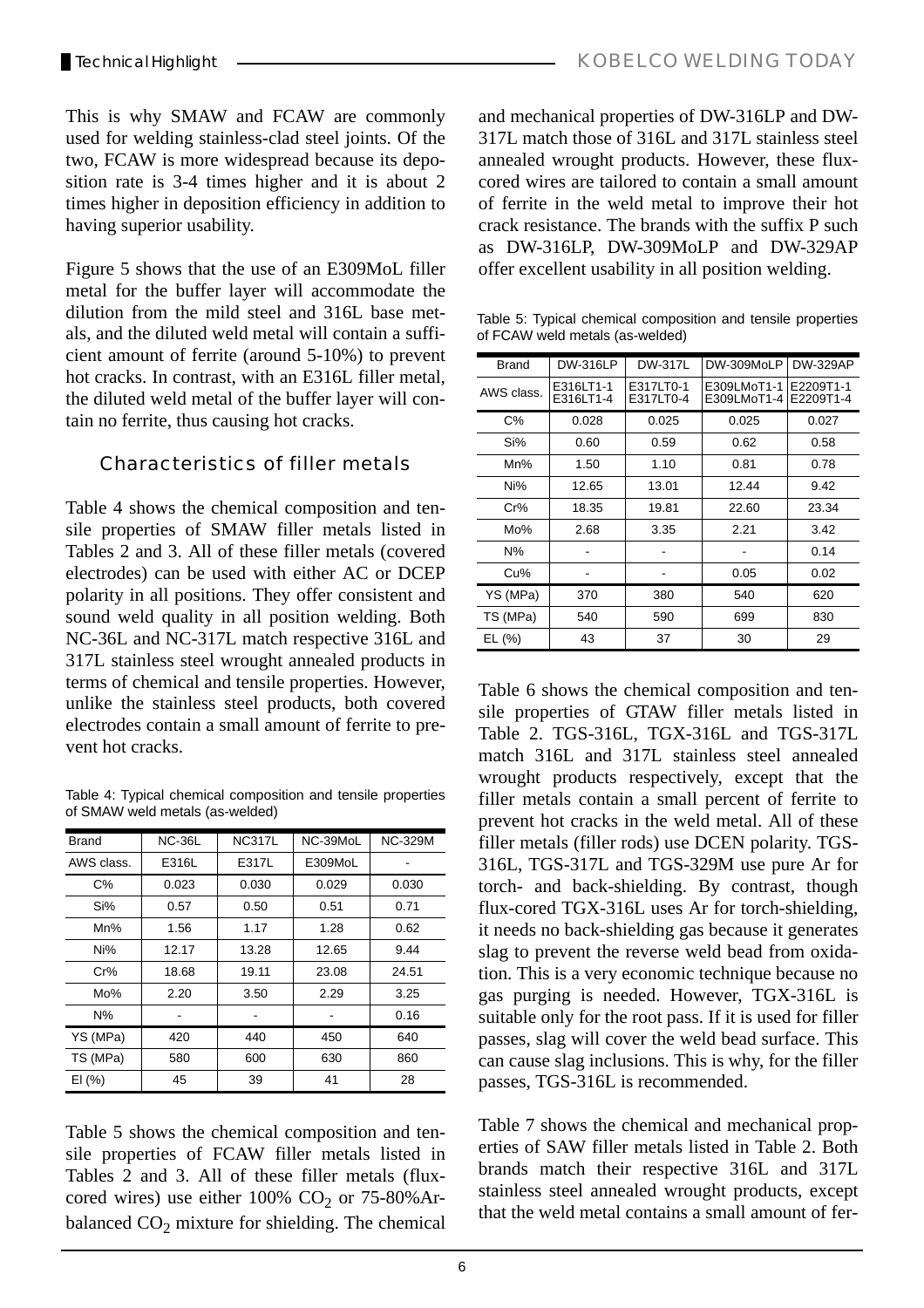rite in the weld metal to prevent hot cracks. All of these filler metals (combinations of flux and solid wire) use AC power sources. Commonly, a double-V groove joint is prepared and is completed by single-pass welding on both the backing and final sides of the joint in plate-to-plate joining as shown in Figure 6.

|  |                                 | Table 6: Typical chemical composition and tensile properties |  |  |
|--|---------------------------------|--------------------------------------------------------------|--|--|
|  | of GTAW weld metals (as-welded) |                                                              |  |  |

| <b>Brand</b> | <b>TGS-316L</b> | <b>TGX-316L</b> | <b>TGS-317L</b> | <b>TGS-329M</b> |
|--------------|-----------------|-----------------|-----------------|-----------------|
| AWS class.   | <b>ER316L</b>   | R316LT1-5       | <b>ER317L</b>   |                 |
| C%           | 0.014           | 0.016           | 0.010           | 0.011           |
| Si%          | 0.41            | 0.87            | 0.38            | 0.30            |
| $Mn\%$       | 1.74            | 1.55            | 1.80            | 1.02            |
| Ni%          | 12.29           | 12.47           | 13.11           | 9.13            |
| Cr%          | 19.22           | 18.89           | 18.76           | 25.05           |
| Mo%          | 2.19            | 2.32            | 3.49            | 3.31            |
| $N\%$        |                 |                 |                 | 0.15            |
| Cu%          | 0.11            | 0.03            | 0.03            |                 |
| YS (MPa)     | 390             | 440             | 410             | 660             |
| TS (MPa)     | 550             | 600             | 570             | 810             |
| EL(%)        | 43              | 38              | 39              | 34              |

Table 7: Typical chemical composition and tensile properties of SAW weld metals (as-welded)

| <b>Brand</b>      | PFS-1M / US-316L | PFS-1 / US-317L |
|-------------------|------------------|-----------------|
| AWS Class. (Wire) | <b>ER316L</b>    | <b>ER317L</b>   |
| $C\%$             | 0.027            | 0.023           |
| Si%               | 0.75             | 0.71            |
| $Mn\%$            | 1.76             | 1.80            |
| Ni%               | 11.90            | 13.60           |
| Cr%               | 19.17            | 18.78           |
| Mo%               | 2.10             | 3.37            |
| YS (MPa)          | 370              | 410             |
| TS (MPa)          | 550              | 590             |
| EL(%)             | 40               | 42              |



Figure 6: Cross section macrostructure of PFS-1 / US-317L  $(4.0 \text{ mm}\,\Phi)$  weld by double-sided, single-pass welding

## Efficient welding consumable for one-sided FCAW

Stainless steel can be welded more efficiently in the flat, horizontal and vertical positions by onesided FCAW with flux-cored wires and FBB-3 backing material as shown in Figure 7.



Figure 7: Example of one-sided FCAW of stainless steel using DW-316LP flux-cored wire and FBB-3 backing material

FBB-3 can be set on the reverse side surface of the joint by using the adhesive aluminum tape (Figure 8) without magnet clamping. The molded refractory consists of segmented blocks so that it makes a good contact on the curved surface and be adjustable in length. For, the standard length of FBB-3 is 600 mm, and it can be joined or cut to match the length of the welding joint.



Figure 8: FBB-3 (Type T) consists of segmented molded refractory, detachable paper, and adhesive aluminum tape

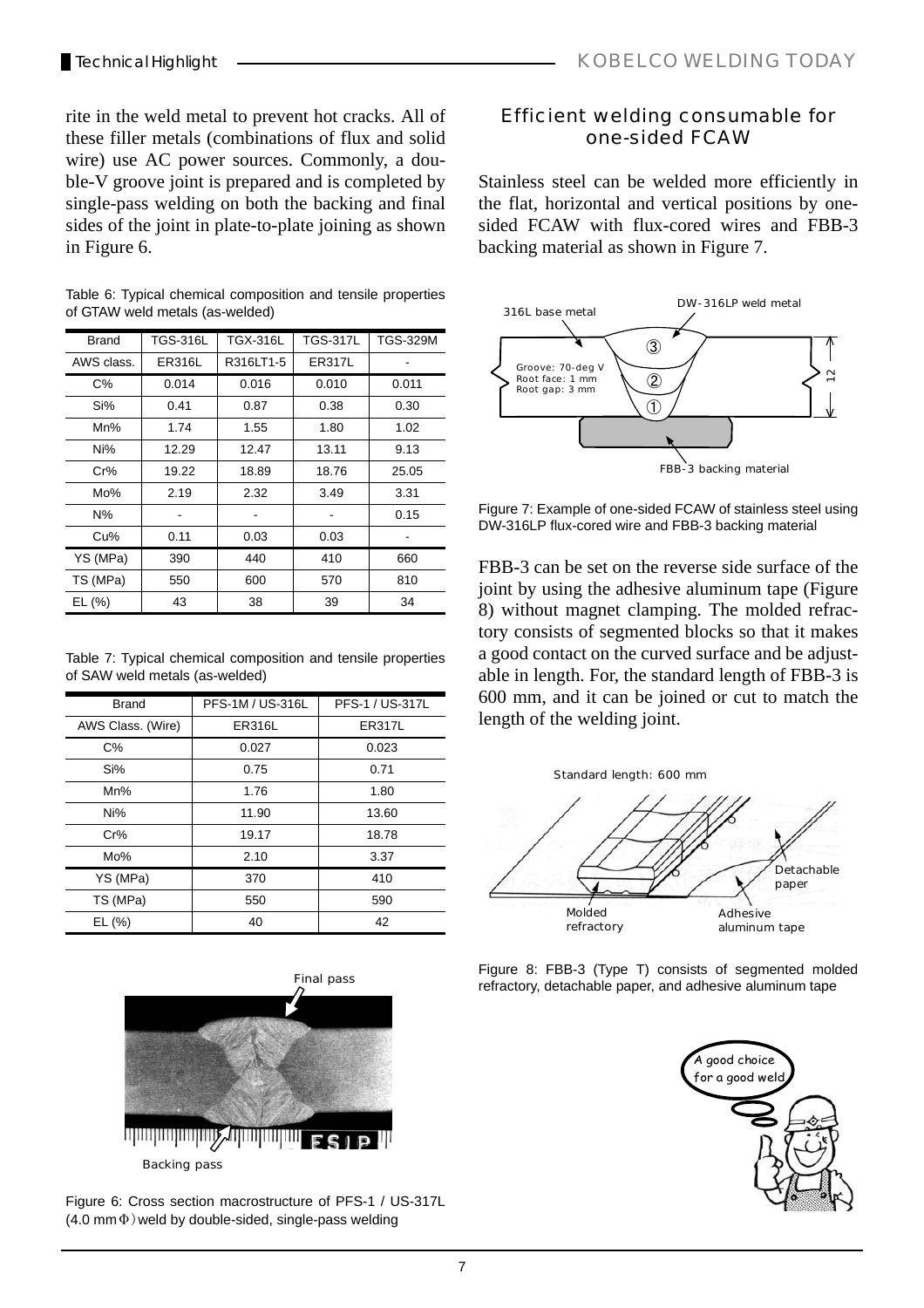

# Question:

We delivered 304-type stainless steel joints welded with the flux-cored wire, DW-308. Two weeks later, our customer complained that rust was forming on the surface of some of the weld

beads. What causes this problem? In addition, we found that the remaining wire of the DW-308 would stick to a magnet. We thought that DW-308 would not stick to a magnet. What has happened with the wire?

## Answer:

It is often said that stainless steels do not rust. This is not true; however, they are less likely to generate rust compared to conventional carbon and special steels. It is helpful to understand the way that each type of steel forms rust.

The case you described of rust forming on the beads was likely a type of rust that forms on dissimilar metals like a combination of carbon steel and stainless steel. This type of rust can be caused by such external factors as carbon steel powders generated by nearby grinding and brushing with carbon steel wire brushes, adhering to the surface of the stainless steel weld beads. Therefore, we guess that some carbon steel powders that had adhered to the surface of the DW-308 weld beads caused the rust in your case.

Figures 1 and 2 show examples of bead appearance. The rusty bead in Figure 1 had been brushed with a carbon steel wire brush, while the other metallic, lustrous one in Figure 2 had been brushed with a stainless steel wire brush. The former one clearly has brown rust even on the base metal. You can therefore understand that stainless steel wire brushes are essential for brushing stainless steel welded joints.

You might have thought that the magnet and the wire were attracted to each other due to some ingredients contained in the DW-308 wire. The DW-308 wire indeed does react magnetically because of the stress-induced martensite on the surface of the wire. The martensite structure is formed by work hardening the surface of the wire

during the process of drawing into the designated diameter. The stress-induced martensite, however, has nothing to do with rusting.

The DW-308 weld metal also behaves magnetically. This phenomenon is caused by a small amount of ferrite contained in the weld metal. With the desire to keep the cracking susceptibility of the weld metal as low as possible, DW-308 is designed to contain small amounts of ferrite in the weld metal. The ferrite structure also has nothing to do with rust.

If the rust problem described above is not so serious, it can be wiped off with a sponge or cloth soaked with neutral detergent or soapy water. Careful washing with water is necessary afterward so as not to leave any neutral detergent or soapy water. When it is serious, use an exclusive cleaning solution for stainless steel or 15% diluted nitric acid. Polishing with sand paper or brushing off with a stainless steel wire brush is also effective. When followed by cleaning with soapy water, it will be perfect for obtaining beautiful welds.



Figure 1: Rusty appearance of a weld bead after brushing with a carbon steel wire brush



Figure 2: Metallic, lustrous appearance of a weld bead brushed with a stainless steel wire brush

#### $\langle$  References  $\langle$

- (1) E. Kumagai: Kobe Steel Yohsetsu Dayori, Gijutsu Guide, Vol. 39, 1999, 11 (No. 355), p.11
- (2) http://www5.mediagalaxy.co.jp/hokusei/teire.html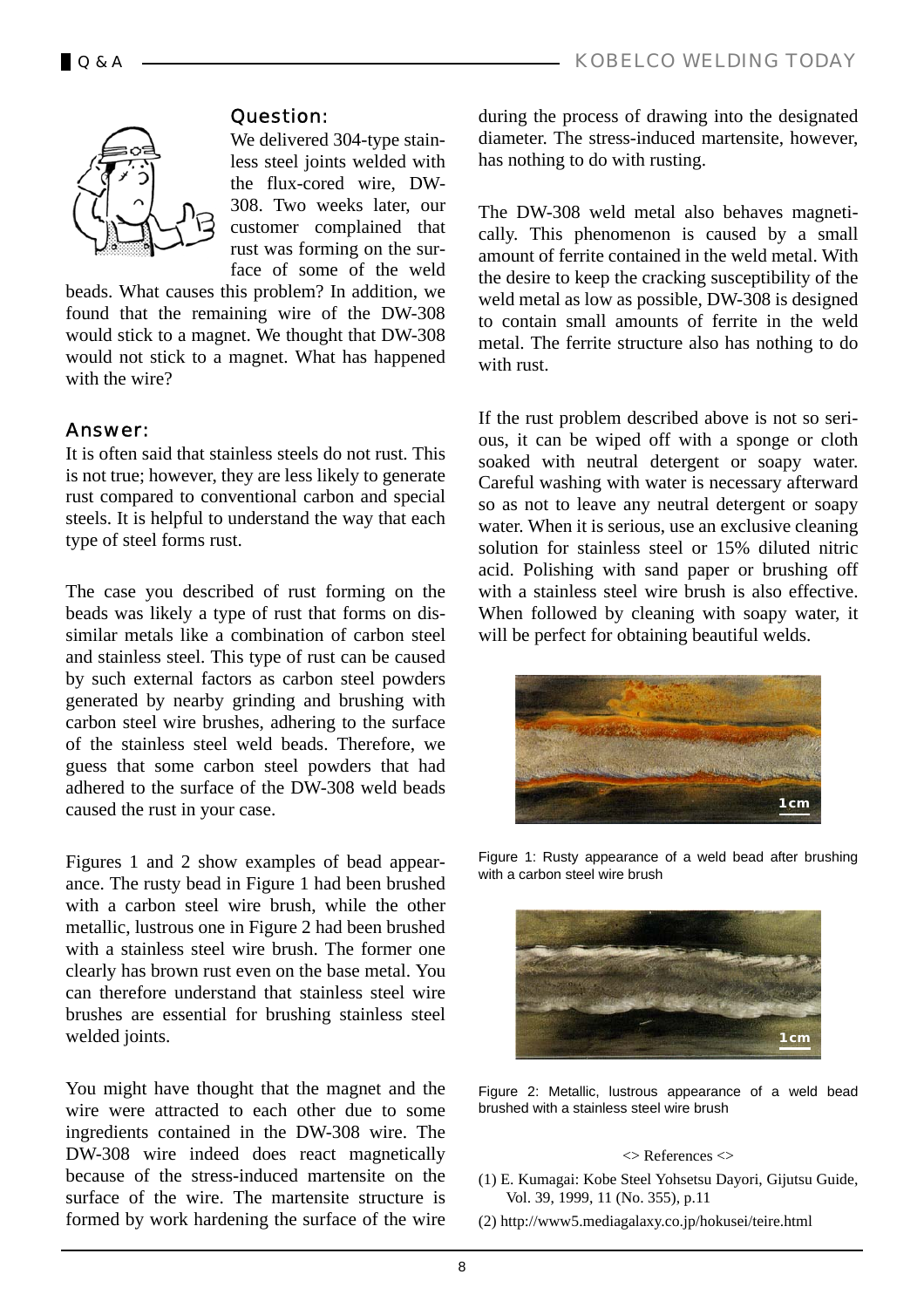

Venue photo source: www.dallasconventioncenter.com Show-opening photo source: www.aws.org



The AWS Welding Show 2005 was held at the Dallas Convention Center in Texas from the 26th through 28th of April, 2005. A total of 7600 people attended, a record number compared with the last show in Chicago.

Kobelco Welding of America (KWAI) attended as an exhibitor, recording its 16th appearance in the AWS Welding Shows. KWAI used the opportunity to highlight the technical superiority of high-quality stainless and mild steel fluxcored wires (DW and DWG series major alloys, DW-50, Frontiarc-711, and MXA-70C6) through live welding demonstrations, audio-visual presentations on a 60-inch plasma TV screen as well as by displaying weld bead samples.

KWAI also celebrated its 15th Anniversary through such events as the "Kobelco Invitational Golf Tournament" and the "15th Anniversary Reception." At the reception, the KWAI staff cheered during



The KOBELCO booth displayed with the spool of excellence: Unsurpassed DW and DWG series stainless FCWs and highly reputed carbon steel FCWs. The KWAI staff were busy all day long with coming and going visitors.



Through live demonstrations using DW-308L at the KOBELCO booth, many visitors knew its excellence: unmatched low fume, less spattering, arc stability, slag removal, weld pool wetting and bead appearance.

 the traditional "Kagami-Wari" ceremony, in which Mr. Aida, the President of the Kobe Steel Welding Company, broke open a large barrel of Sake (Japanese rice wire) and offered free Sake to all the attendees. We had a happy time!

This AWS Show was the society's last stand-alone exhibition. In future it will be held jointly with FABTECH, which is organized by the Society of Manufacturing Engineers (SME) and the Fabricators and Manufactures Association (FMA). The new AWS  $\&$ FABTECH show, North America's Largest Metal Forming, Fabrication, & Welding Event, is scheduled to be held in Chicago from Nov. 13-16 this year, and it will continue every year throughout the United States to attract many more exhibitors and attendees.

> Reported by Andrew Sawada, KWAI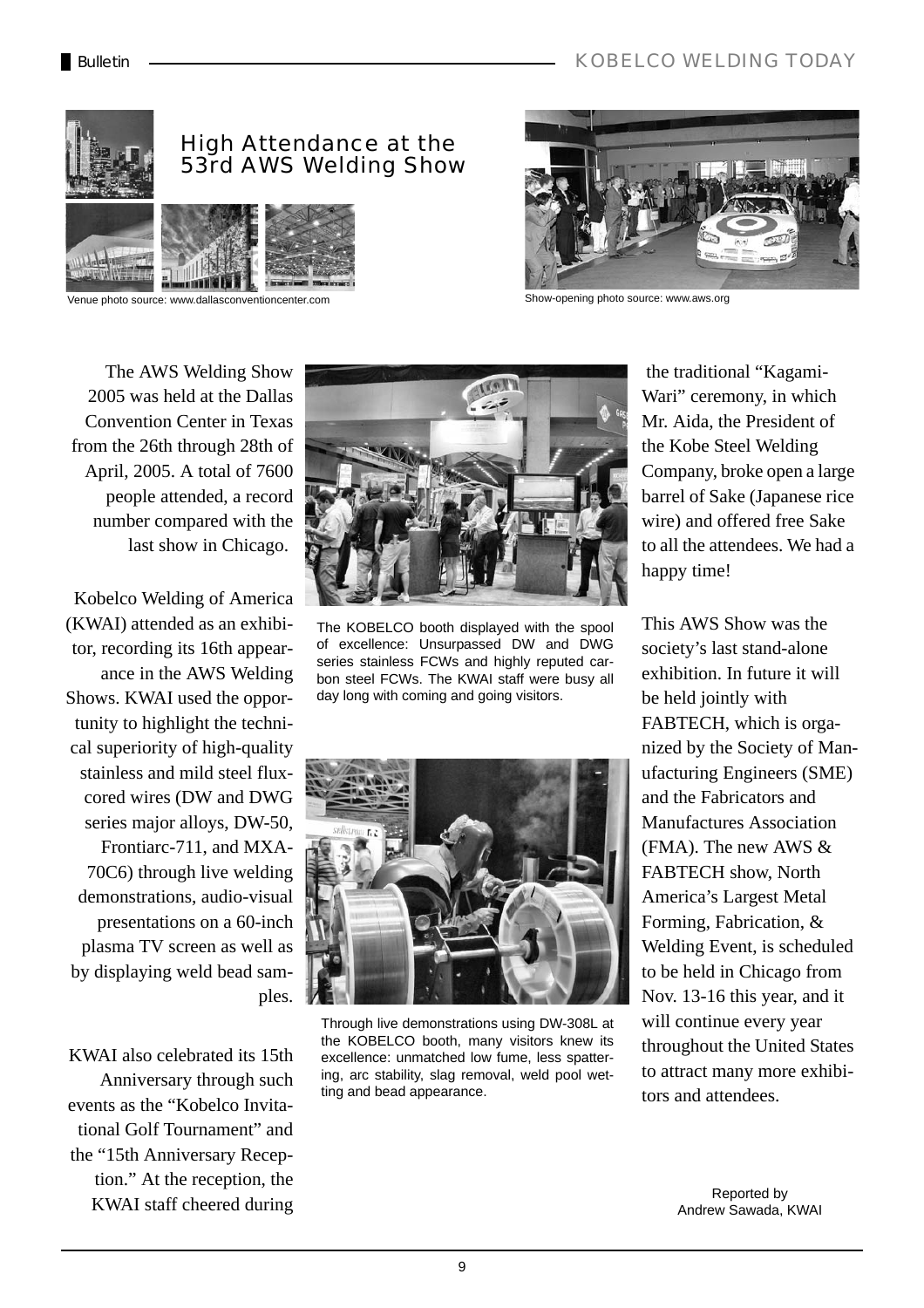# Hearty Greetings from KSL



Toshiyuki Okuzumi General Manager IOD, Welding Company Kobe Steel, Ltd.

Toshiyuki Okuzumi is my name. I was transferred to the International Operations Department (IOD) last March from the domestic sales department. My career at Welding Company of Kobe Steel consists of 16 years in domestic sales and five years of international activity, when I was stationed in Thailand from 1995 to 2000 and engaged in local sales and exports to ASEAN countries.

With respect to the global environment of the welding material business, demand has been increasing consistently, but there have been corresponding price hikes and shortages of raw materials due mainly to the rapid growth of the Chinese economy. This compels us to raise our prices in order to maintain a stable supply of welding materials to customers. We sincerely hope you will understand this situation. Under these difficult circumstances, what must we do to expand our customer's usage of our well-reputed KOBELCO welding materials? I believe that we must continue to provide our customers with our unique added value such as high and uniform quality, excellent technical service, constant and stable supply, and new technology and products.

Led by the sharp increase of consumption in China, the global demand for welding materials has now surpassed three million tons a year, and KOBELCO's aggregate overseas sales volume is about to surpass that of domestic sales. Assigned to

the post of the General Manager of the IOD at such a time, I understand the responsibility taken on by the IOD. At the same time, it is a pleasure to try to go into the areas where we have not established our existence as yet. Yes, it is worth the work. Though I myself am not equipped with linguistic talent and am inexperienced in many ways, I will go forward with a challenging spirit. I hope you will support me and will give me whatever advice you may think necessary.

# A Newcomer in the IOD



Yoshiteru Sasaki IOD, Welding Company Kobe Steel, Ltd.

It is an honor and privilege to be given an opportunity to introduce myself in Kobelco Welding Today. My name is Yoshiteru Sasaki. I have been transferred from our Technical Development Department. Now I am an engineer-turned-salesman two years after joining Kobe Steel fresh from college.

In the international Operations Department, I am in charge of the ASEAN countries. This market is quite an attractive area for our business with a brisk business in shipbuilding, offshore structures, automobiles, and steel building. I will try to grasp the needs of our customers in these counties so that I can propose the choice of welding materials that is best in performance and usability. As I will do my best to be a reliable bridge between you and the KOBELCO Group, please feel free to contact me at any time.

#### KOBELCO WELDING TODAY July 2005, Vol. 8 (No. 3)

Publisher: International Operations Dept., Welding Company, Kobe Steel, Ltd. Editor: KOBELCO WELDING TODAY Editorial Staff URL: http/www.kobelco.co.jp E-mail: iod@melts.kobelco.co.jp